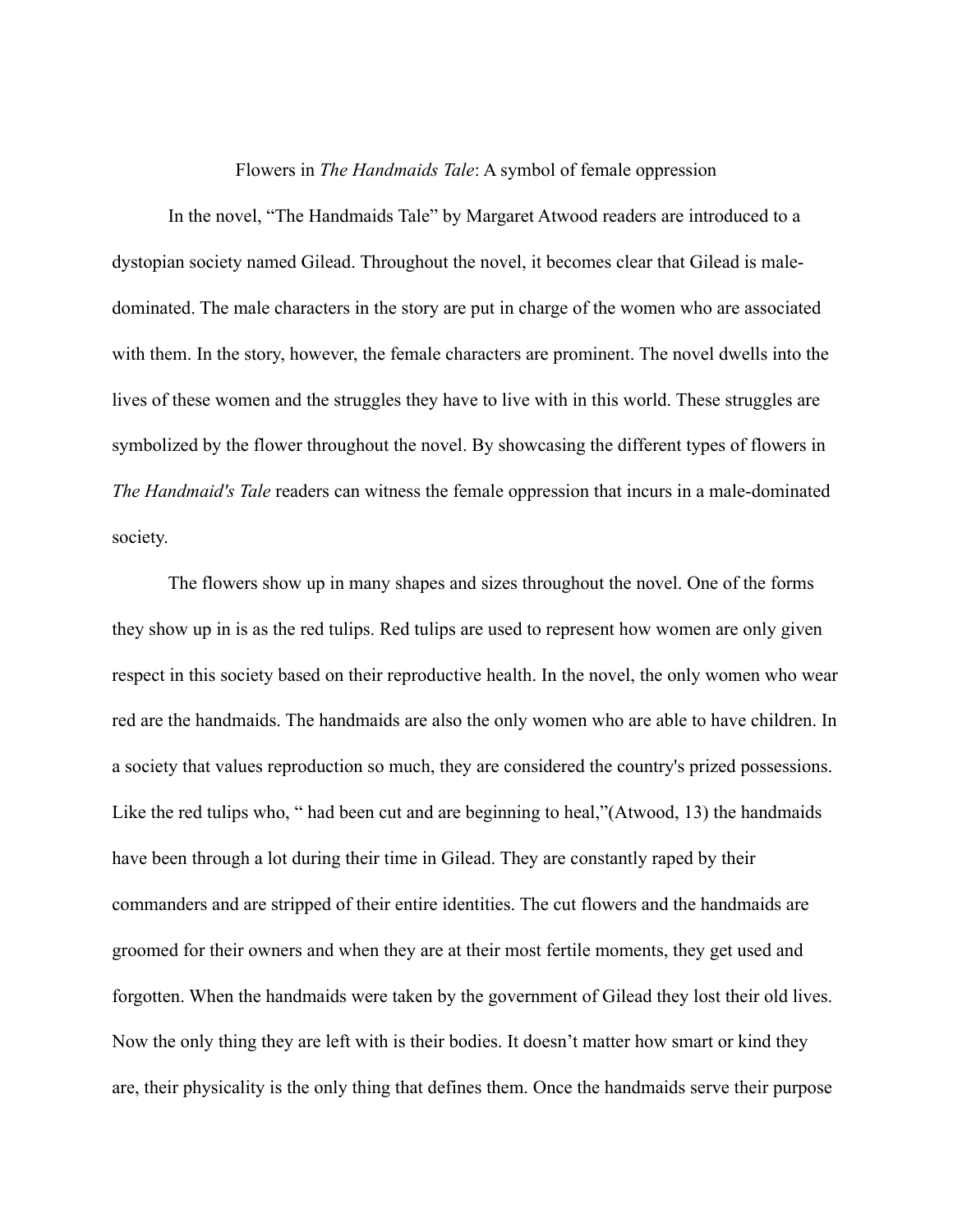they no longer matter to the society. Their only job in life is to give birth to children, and if they aren't able to complete the task, they are killed. Gilead doesn't actually care about the handmaids, it only wants to use them for their own selfish needs despite what is in the handmaid's best interest. Tulips are treated the same way, once they, "[become] old they turn themselves inside out, then explode slowly, the[ir] petals thrown out like shards."(Atwood, 49) Tulips are only valuable to humans when their physique is at its prime, after they begin to wilt, they are tossed aside. The handmaids, like the tulips, are used for their bodies and once their duties are complete they no longer matter to the society and are stripped of the little status they possess.

 Serena Joy's garden is used to showcase how even women in higher social classes are silenced and disregarded in Gilead. The garden is a subtle nuance that shows up throughout the novel, and Serena is constantly seen gardening throughout Offred's time in the Commander's home. During some of these gardening sessions Serena "snip[s] the seed pods with a pair of shears…[like a] blitzkrieg, some kamikaze, committed on the swelling genitalia of the flowers."(Atwood, 175) Serena is infertile, and in a society like Gilead where fertility is given such great importance, this proves to be detrimental to her self-esteem. Seed pods are what make the flower fertile. Serena cutting the seed pods showcases how much she resents her own infertility. Both "Blitzkrieg" and "Kamikaze" are ruthless war tactics. By using such language Serena's resentment is further exaggerated. In Gilead women who are unable to produce children are labeled as "unwoman" (Atwood, 137), and sent to the colonies to die. Serena is lucky that she was able to marry a man with high status but the scrutiny against infertile women is still very present in this society. This scrutiny can lead to hatred between the wives and the handmaids.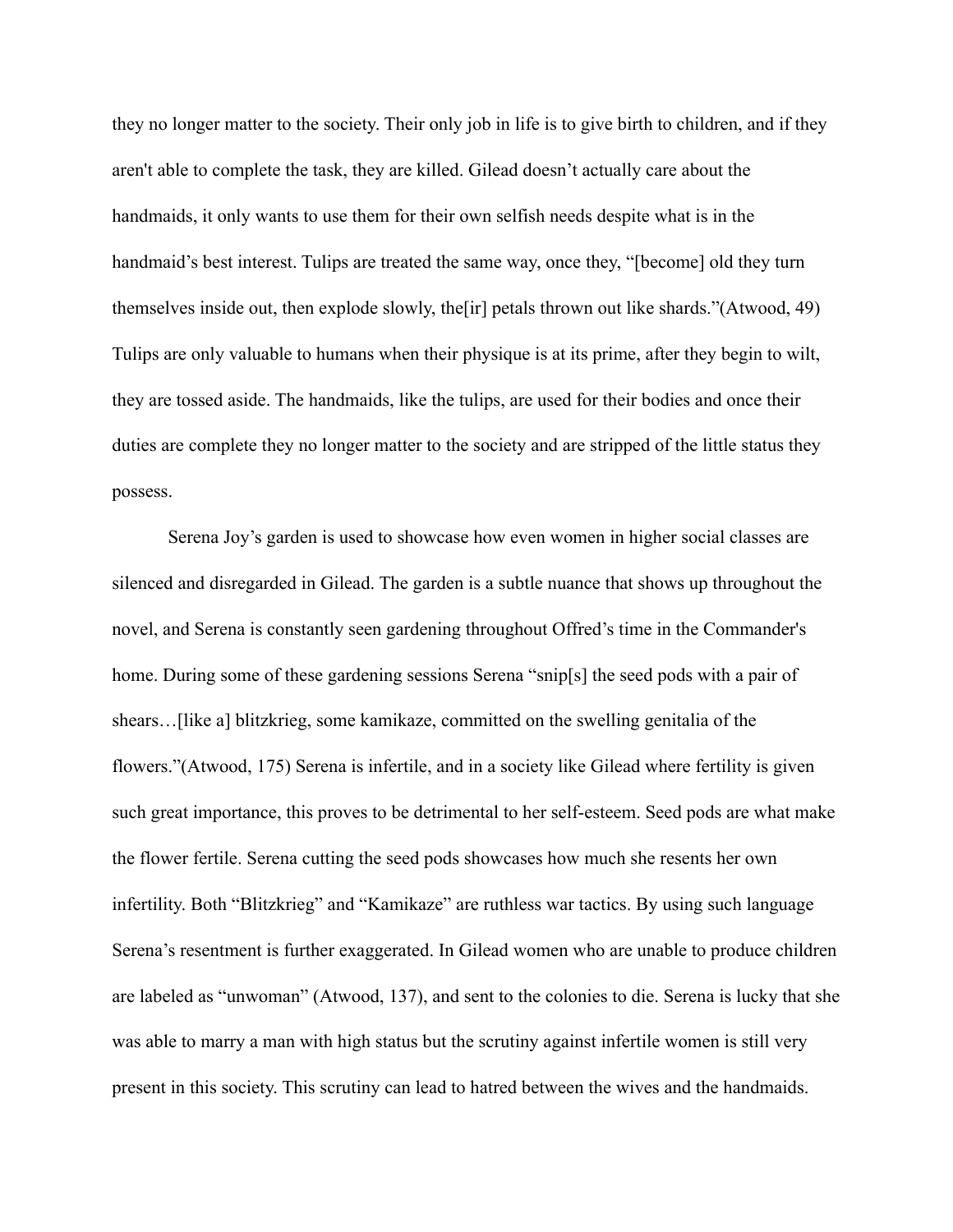Even though in Gilead the wives have more "power" than the handmaids, it doesn't amount to anything since they aren't able to produce what this society values most. A woman like Serena Joy who was so talented and vocal in the past is now put into such a submissive and inglorious role. That's what Gilead did; it took way all the power women had not only over society but of themselves. Women are made to feel ashamed over their own bodies, and existence. Gilead created such animosity between the women that their disunity is what keeps them subdued. The flowers in Serena's garden, "breathe[e]"(Atwood, 175) they have life, but to her, they are nothing more than a representation of her shortcomings and reinstates how trapped and breathless she really feels in this world. She cuts the seed pods with such anger because they just remind her that in this world she has no purpose since she can't fulfill the only role Gilead expects of its female citizens.

 Blue flowers are used to convey how dependent women have become on the men in Gilead. Throughout the Waterford residence, there are "small blue flowers."(Atwood, 70) Serena Joy likes to decorate her home using these flowers which are also called "forget-menots."(Atwood, 70) By using these specific flowers there is a connection made between Serena and the flowers. Like the name of the flower, Serena does not want to be forgotten by the commander. Her existence in Gilead is based solely on the fact that she is married to a high ranking government official. She knows that if she wants to survive in this world she has to conform to the role that is expected of her. If she decides to disobey the commander, life in Gilead will become much harder than what she was currently going through. Like the flowers, she must become an object of beauty not voice. She is only there to be on the sidelines and not get in the commanders' way. Serena is more than a pretty face, she has thoughts and opinions of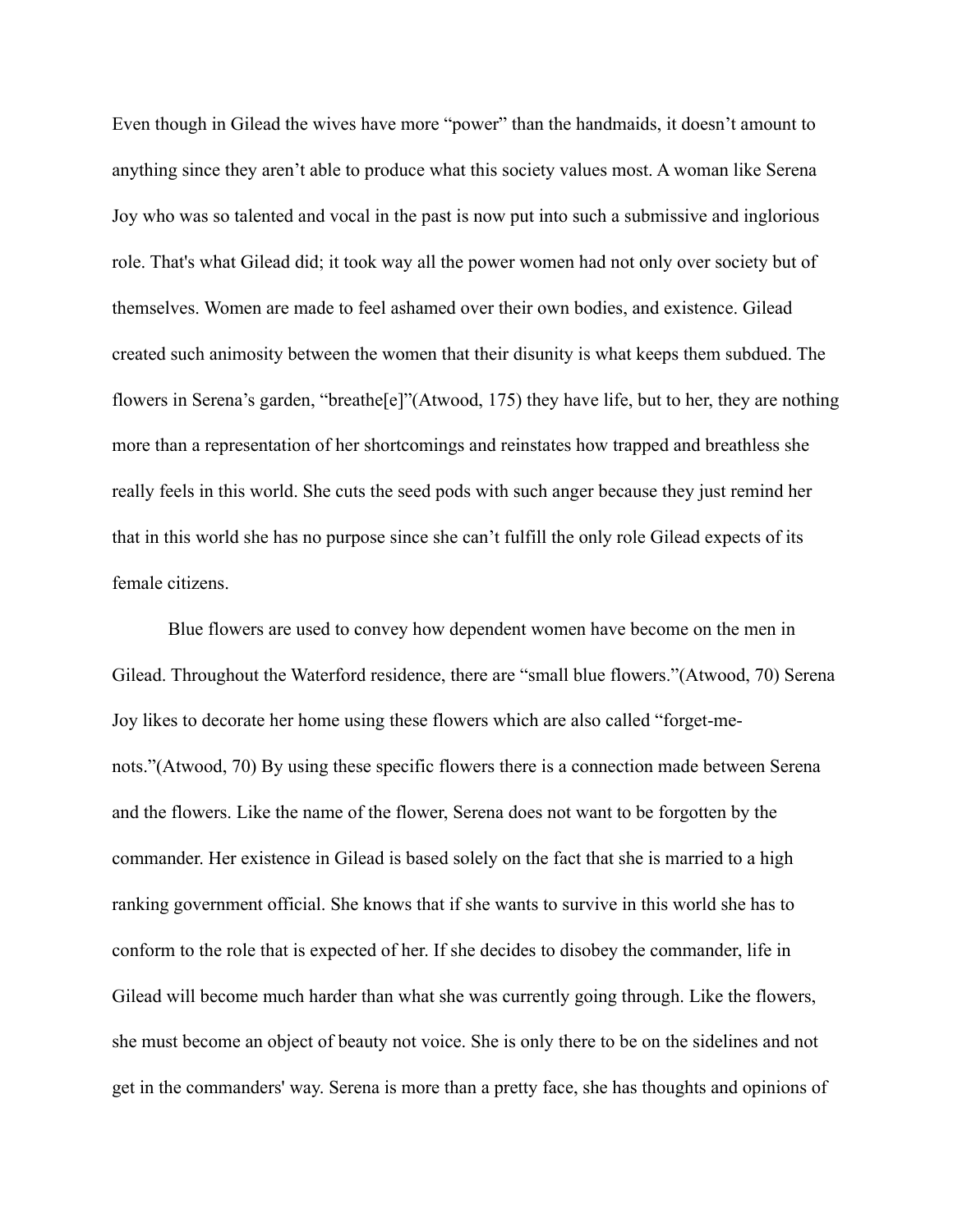her own but she isn't allowed to voice them. The commander chooses when and where she can talk. Her husband is no longer her equal but her owner, her life revolves around him. Forget-menots are a symbol of hope, and for Serena, she sees her survival in the form of accepting the fate that has been handed to her by Gilead and letting the commander control her.

 The dried daffodils are used as a representation of the hope women in Gilead continue to keep despite their current circumstances. When Offred sees the "withered daffodil"(Atwood, 112) she decides to preserve it and "leave it there, for the next woman."(Atwood, 112) According to the Bible, Daffodils symbolize rebirth and new beginnings. By using the dried daffodil, readers can witness how even though the women in Gilead are stripped of their identities and freedoms there is still hope for them. The daffodil is not completely dead, Offred is going to preserve it for years to come, this is what creates a connection to the women in the novel. All of the women who are still alive, keep hope then maybe they will be able to revive their old lives, and escape from the horrors they currently live in. Hope is important in situations like this, it often is the only thing that can help people survive the toughest ordeals.

 Flowers are used throughout the novel to show a glimpse into the lives of the oppressed women in Gilead. The red tulips and blue flowers showcase how the women are belittled to just physical attributes and reproductive health. Personality and intelligence are no longer associated with any of the women's identities. Serena's garden shines light on how the state has done a great job at keeping the women oppressed by creating animosity between themselves so they don't rise up against their real enemy. The men in this society are the ones in power but it doesn't mean that they're any stronger or smarter than the women. Ultimately it is the dried daffodil that manifests how the women have gone through so much throughout their time in Gilead but